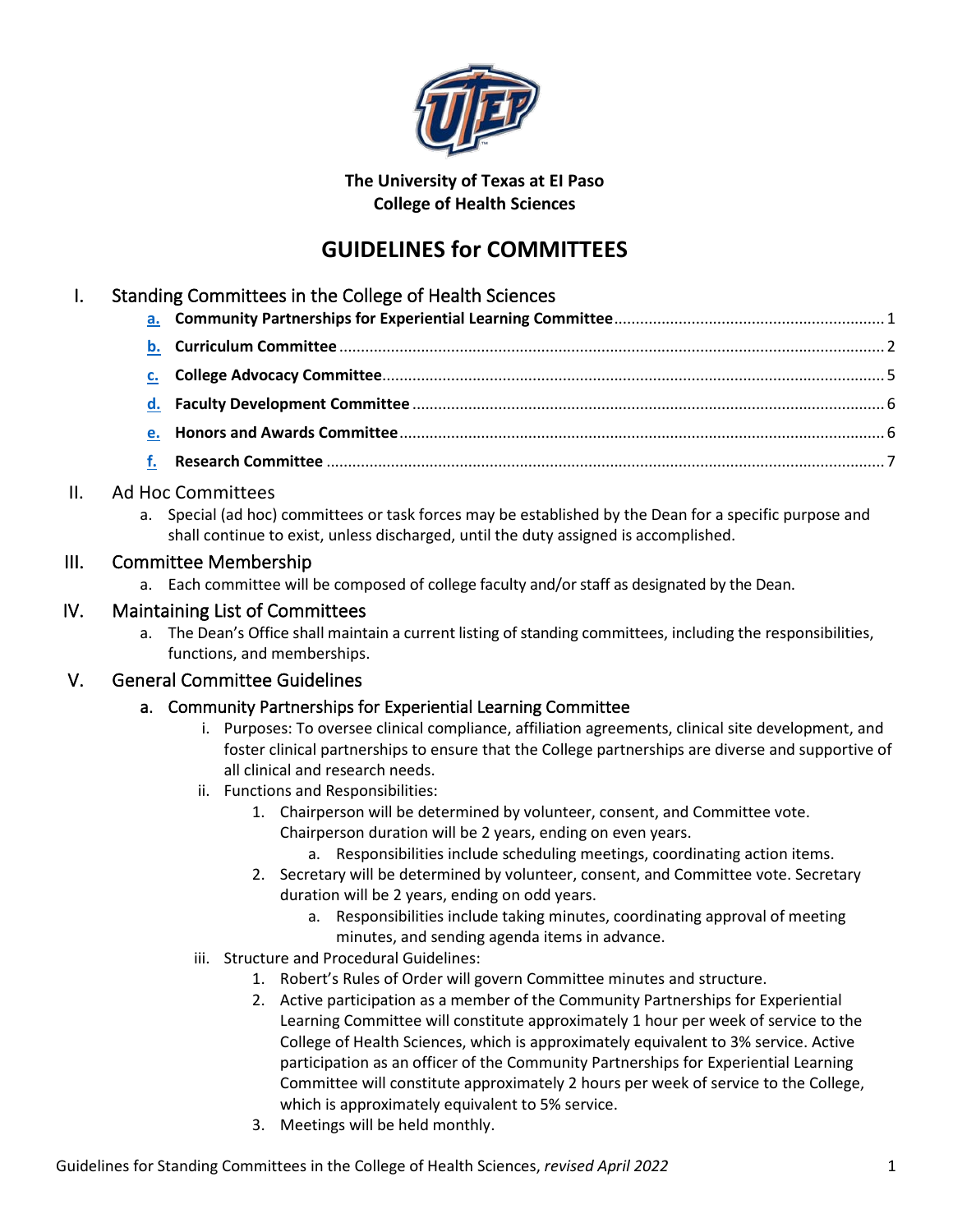#### <span id="page-1-0"></span>b. Curriculum Committee

- i. Purpose: The purpose of the College of Health Science Curriculum Committee is to review, recommend, and vet curricular additions, deletions, or changes at the undergraduate and graduate levels for the College of Health Sciences prior to review and vetting at the University level.
- ii. Membership: The committee shall consist of appointed or elected faculty members one from each program/discipline within the College, one member from the Student Support Center; ex-officio members as identified below:
	- 1. Faculty: Each program will either appoint or elect one tenured, tenure-track faculty, or clinical faculty as a representative for a three-year renewable term. Members on leave of absence shall be replaced by their respective programs for the duration of the absence period.
	- 2. Student Support Center: The SSC will either appoint or elect a representative.
	- 3. Ex-officio members: The following members shall have speaking seats: Assistant Dean for Student Affairs
	- 4. If a committee member is unable to attend the semester's meetings, or the committee member is not fulfilling the committee responsibilities, the department chair, director, or supervisor should designate a substitute (shortterm proxy). The committee member is responsible for forwarding all pertinent materials to the substitute. Departments / programs may elect to name a longterm or permanent substitute in the case where a member cannot attend for a semester or longer. In the case of a long-term or permanent substitution, the original term must be completed before a new two-year term begins.
	- 5. It is estimated that active participation as a member of the Curriculum Committee will constitute approximately 80 hours per year of service to the College of Health Sciences per anum, which is approximately equivalent to 5% service. Active participation as an officer of the Curriculum Committee will constitute approximately 100 hours per year of service to the College, which is approximately equivalent to 6.25% service
- iii. Officers and Term of Office: The Curriculum Committee shall annually elect from its membership a Chairperson, Chair-elect, and secretary.
	- 1. Chairperson will be determined by nomination and Committee vote. Chairperson duration will be 3 years.
	- 2. Chair-elect will be determined by nomination and Committee vote. Chair-elect duration will be 1 year.
	- 3. Secretary will be determined by nomination and Committee vote. Secretary duration will be 3 years.
- iv. Committee Functions: The Curriculum Committee shall act on all curricular matters requiring unit-level approval and other matters as relevant to the committee's charge which include:
	- 1. Review proposed changes to the curriculum for undergraduate and graduate programs in the College of Health Sciences.
	- 2. Upon approval of proposed changes, the Chairperson forward program requests to appropriate university channels for additional approvals and adoption of changes.
	- 3. Review undergraduate and graduate curricula and make recommendations.
	- 4. Review requirements for all undergraduate and graduate degrees, minors, and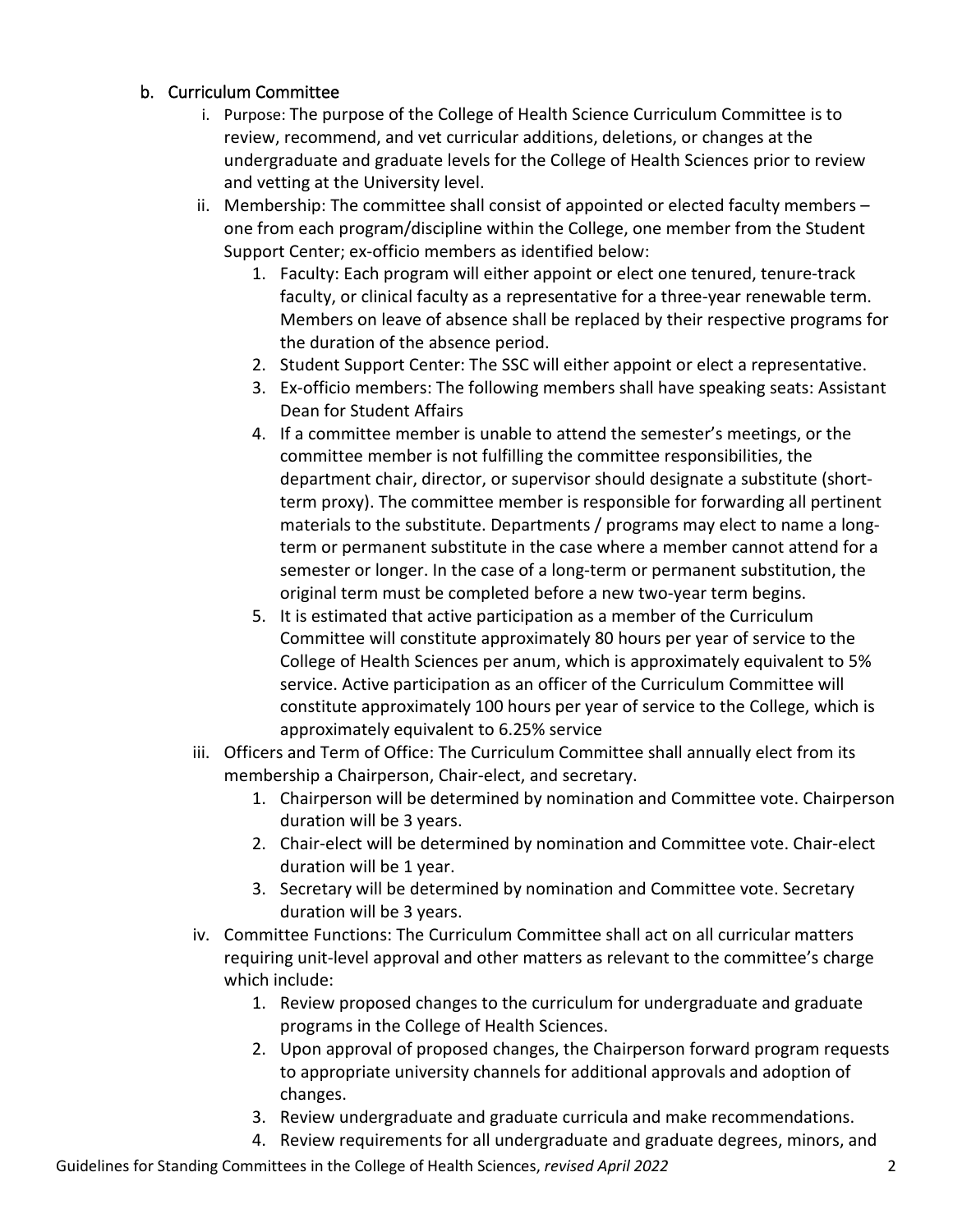certificates and make recommendations.

- 5. Make recommendations and guide:
	- a. New curricular development.
	- b. Extensive revision of existing curricula.
	- c. Changes in requirements for all academic programs.
	- d. Catalog changes
- 6. Review new individual proposals for congruence with the College mission.
- 7. Appoint subcommittees as needed.
- 8. Submit/upload an annual report to CHS.
- v. Committee Operations
	- 1. Meetings:
		- a. The first organizational meeting for the academic year will be called by the Chairperson of the Curriculum Committee during the first two weeks of the fall term. This will be an organizational meeting to determine the meeting frequency, times, and schedule for the semester and the elections of officers.
		- b. Traditionally, the committee usually meets twice every month during the fall and spring semesters. The fall meeting schedule should be agreed upon during the first meeting. The Spring meeting schedule should be agreed upon during the last fall meeting. Additional meetings may be necessary near the end of fall and at the beginning of spring semesters in order to meet deadlines posted by the Faculty Senate (Undergraduate Curriculum Committee, and Graduate Faculty and Council). Where necessary and in consultation with the Assistant Dean for Student Affairs, the Chairperson or the Chair-elect may call meetings outside of the routinely agreed frequency as necessitated by the work demands or call for online voting.
		- c. Meetings will be called by the Chair-elect or by the Assistant Dean of the Student Affairs in the absence of the Chairperson.
		- d. Meetings are open to the UTEP community.
	- 2. Quorum:
		- a. A quorum will be constituted by having more than half of the voting membership of the committee. A majority vote is defined as "more than half of the votes cast by persons legally entitled to vote, excluding blanks or abstentions, at a regular or properly called meeting at which a quorum is present. If a member of the Curriculum Committee sends their comments in advance, the member will be counted toward quorum. If a committee member is also acting as a sponsor/presenter they should abstain from voting on that particular item. The Committee Chairperson will determine if some of items can be elegible for online voting. If a voting quorum is not met or not feasible, an online vote may be called by the Chairperson.
	- 3. Agenda and Minutes:
		- a. The agenda shall be compiled by the committee Chairperson and made available with pertinent documents five working days in advance of a meeting.
		- b. The committee Secretary shall circulate minutes to all CC members within five working days. Approved minutes will be archived in a university-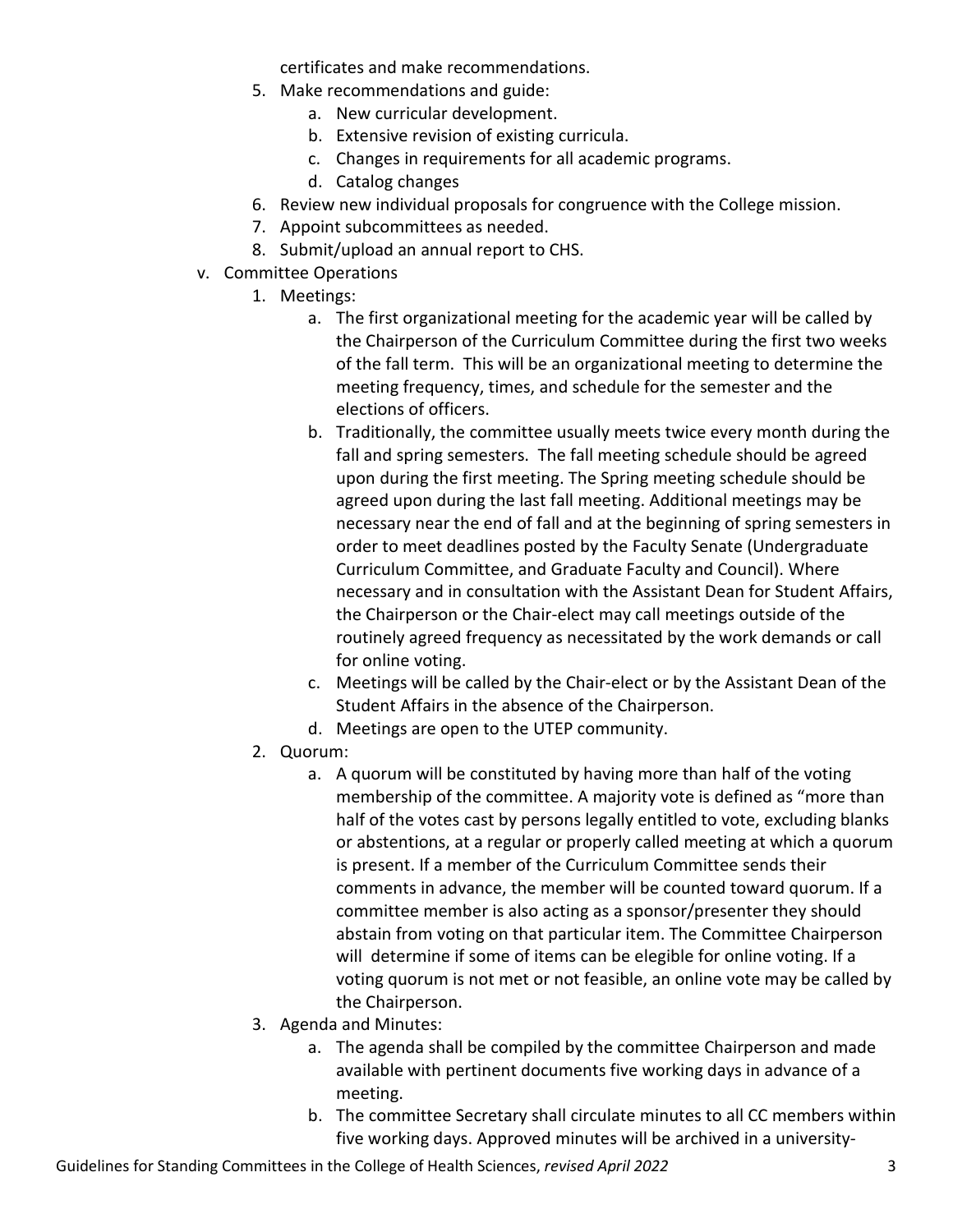approved data storage platform.

- c. Items are included on agendas usually in the order in which they are received by the College CC.
- 4. Deadlines: The schedule of deadlines for formal submission of curriculum proposals is annually aligned with the deadline of the faculty senate and determined by the CC. In that regard*, deadlines for formal submission should be at least two weeks prior to each scheduled CC meeting.* When an item appears on the agenda, CC members should have at least two weeks to formally review proposals.
- 5. Processing Curricular Items:
	- a. When the Committee Chairperson receives a curricular proposal, it is processed as outlined in the College of Health Sciences CC Review Process Chart (Figure 1 below).

Figure 1. Flowchart for Curriculum Committee Review Process

# College of Health Sciences Curriculum Committee Review Process

Step 1: After running the proposal through The Director of Academic Reports and Curriculum from the Provost Office, forward the memo, signature page, proposal, and attachments to your department chairperson or program director. Please archive all proposals in your department.

Step 2: Submit an electronic copy of the documents to the College CC Chairperson to be included on the next meeting agenda with the following lead time:



b. Upon listing a curriculum proposal as an Agenda item, the Committee Chairperson will invite the contact person(s) to attend the next appropriate committee meeting and make a presentation not to exceed 10 minutes. During the meeting, the contact person(s) will present their items and answer questions posed by the committee members and exofficious present. The committee discusses and determines the best action to take. This may include voting on the same session of the proposal presentation or tabling the proposal. An item may be tabled for the following reasons: incomplete information (additional information requested), editorial changes to the document, and/or in absence of a

Guidelines for Standing Committees in the College of Health Sciences, *revised April 2022* 4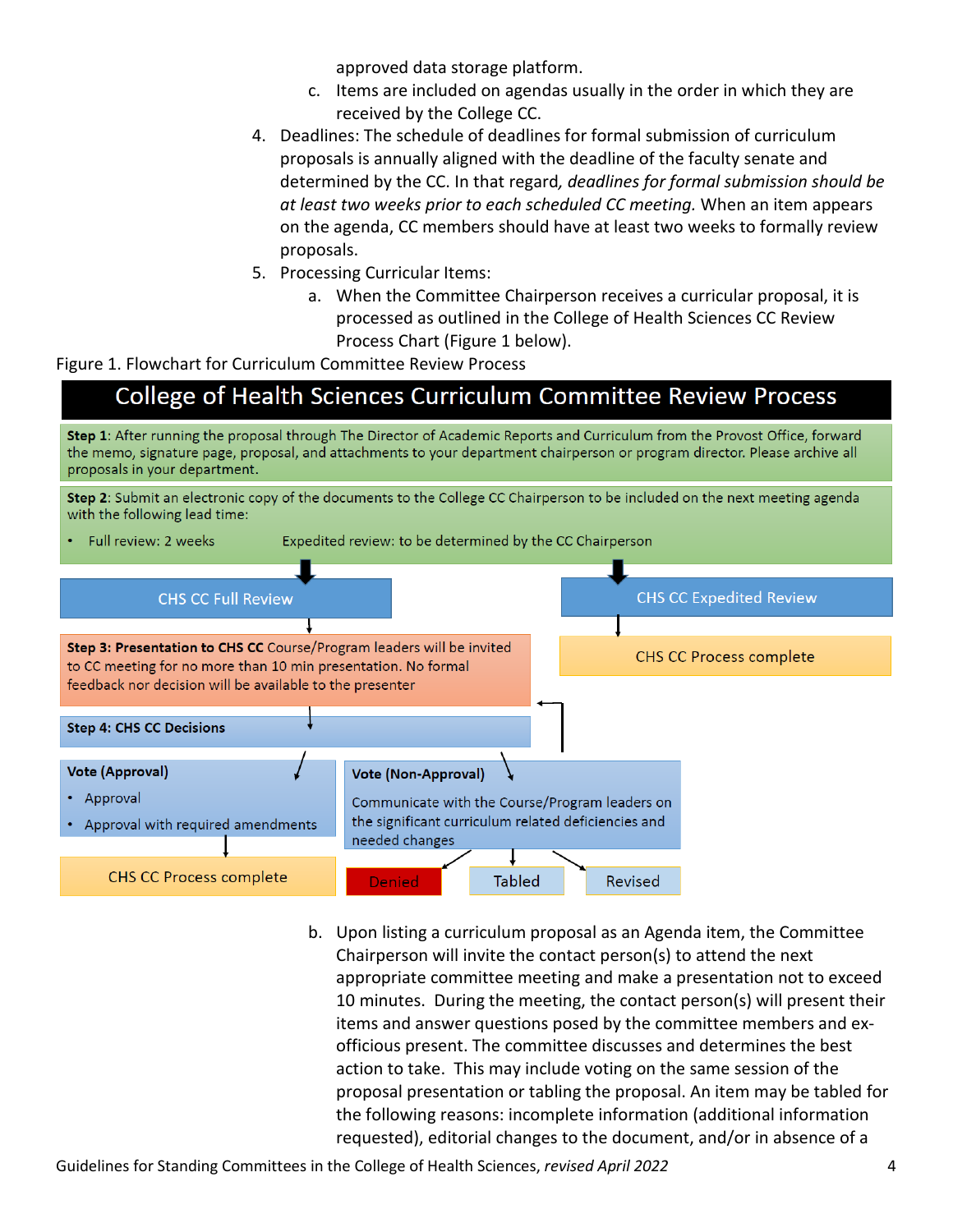presenter (e.g., presenters are not available).

- 6. Preview Service: This service is strongly recommended for new and extensively revised academic programs. The Director of Academic Reports and Curriculum from the Provost Office offers departments a *preview service* to identify issues of both form and content that may keep an item from being approved in the usual timeline of the next meeting after the initial presentation. Before a department makes a formal submission, the contact person may email a draft of their material to the Director of Academic Reports and Curriculum from the Provost Office. Materials received by the Director of Academic Reports and Curriculum will be informally reviewed and this office will provide the contact person with informed advice to improve the documentation. After receiving feedback, the contact person can make changes, and submit the curricular documents for a formal review to the CC. Please note that the preview service: (1) should be done electronically; (2) does not constitute formally submitting your material for committee review; (3) should be done well in advance of the Committee's submission deadlines for catalog inclusion.
- 7. Formal Submission:
	- a. Formal Review: All proposals that are not expedited must go through a formal submission. Documents must be downloaded from the Office of the Provost <https://www.utep.edu/provost/curriculum/index.html> Documents must be delivered to the Chairperson two weeks prior to the next CC Meeting to be considered for the agenda. This will provide the College CC a minimum of two weeks each to review the proposal.
	- b. Proposals that require minimal changes (prefix, course #, editorial) may be expedited through online voting and online approval dictated. Any substantial change to a program or a proposal that will impact another department will require a full review.
- 8. Final Action: The Chairperson signs the approval page and sends all reviewed documents to the Dean's Office for final approval. The Dean's Office sends it to the Provost Office. Refer to CC Review Process Chart (Figure 1).
- 9. Communication within the CHS CC:
	- a. College CC documentation, program proposals, agendas, minutes of meetings will be posted on the university-approved data storage platform. Procedures documents will be posted on the Curriculum Committee webpage.

<https://www.utep.edu/chs/about/college-committees.html> (Revised: CHS CC 11.22.2021)

#### <span id="page-4-0"></span>c. College Advocacy Committee

- i. Purpose: The College Advocacy Committee serves to listen, gather information as needed, and make recommendations on practices and policies relating to eliminating inequity, exclusion, and discrimination in the workplace to retain and assist the faculty and staff in the College of Health Sciences.
- ii. Structure and Procedural Guidelines: When possible, members will be made up of one faculty representative from each CHS program/department to serve on this committee. Members may be of any rank. The Committee chair will be selected by nominations and voting within the Committee for a 3-year appointment. Likewise, the Committee secretary will be selected by nominations and voting within the Committee for a 3-year appointment. The appointment of all committee members will be for 3 years with the possibility of re-appointment.

Guidelines for Standing Committees in the College of Health Sciences, *revised April 2022* 5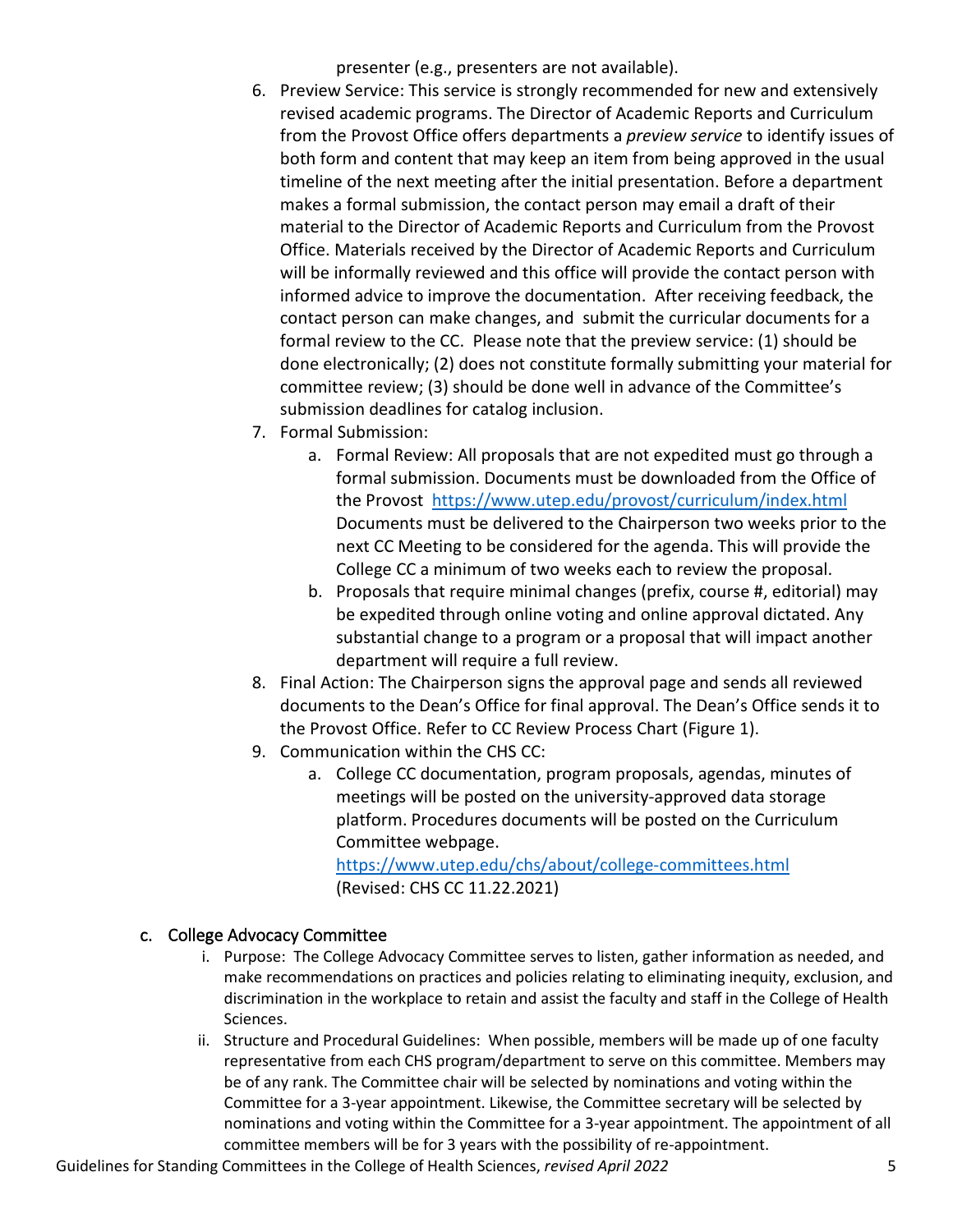- 1. The Secretary will take minutes and within one week will provide them to the Chair of the Committee for approval. Once approved, the Chair will disseminate for approval from the Committee. The meeting minutes will be linked to the Faculty Advisory Committee Shared drive.
- 2. Active participation as a member of the Faculty Advisory Committee will constitute approximately 20 hours per year of service to the College of Health Sciences, which is approximately equivalent to 5% service. Ad-hoc meetings as needed for faculty or staff needs. Active participation as an officer of the Faculty Advisory Committee will constitute approximately 30 hours per year of service to the College, which is approximately equivalent to 7% service.
- 3. One monthly meeting with ad-hoc meetings as needed. Agenda items are due 72 hours before each meeting.

#### <span id="page-5-0"></span>d. Faculty Development Committee

- i. Purpose: To support and develop all faculty in pursuit of long-term career success as educators and scholars in the College of Health Sciences
- ii. Functions and Responsibilities:

*CO-CHAIRS:*

- 1. Co-lead the work of the committee
- 2. Coordinate subcommittees as needed
- 3. Schedule monthly meetings during the long semesters
- 4. Communicate with the Associate Dean of Faculty Affairs
- 5. Ensure minutes are taken and distributed to committee members

#### *MEMBERS:*

- 1. Participate in meetings regularly
- 2. Contribute to assigned work groups/subcommittees
- iii. Structure and Procedural Guidelines: The Faculty Development Committee (FDC) will be comprised of faculty of various disciplines, ranks, and roles. Members may be of any academic rank; however, there will be balanced representation from both non-tenured/tenure-track and tenured/tenure-track faculty members. The FDC will be co-chaired by one non-tenured/tenuretrack faculty member and one tenured/tenure-track faculty member. The appointment of all committee members will be for 2 years with the possibility of re-appointment. The liaison to the Dean's Office is the Associate Dean for Faculty Affairs. The co-chairs are responsible for communicating with the Associate Dean, and inviting them to meetings when Dean's Office input is needed.
	- 1. Meetings will be recorded. Basic minutes will be provided within 1 week of the meeting by the Co-Chairs. After approval, minutes will be posted on a shared drive folder.
	- 2. Active participation as a member of the Faculty Development Committee will constitute approximately 1 hour per week of service to the College of Health Sciences, which is approximately equivalent to 3% service. Active participation as a co-chair of the Faculty Development Committee will constitute approximately 2 hours per week of service to the College, which is approximately equivalent to 5% service.
	- 3. One monthly meeting on the third Friday of each month from 11:30 1:00 PM virtually with ad-hoc meetings as needed. Agenda items are due 48 hours before each meeting.

#### <span id="page-5-1"></span>e. Honors and Awards Committee

- i. Purpose: Develop, facilitate, and evaluate applications for awards, scholarships, and the Honors Program at the College-level for students, staff, and faculty. Awards will be focused around teaching, research, and/or service.
	- 1. Communication, dissemination, evaluation, and aiding in applications.
- ii. Structure and Procedural Guidelines: When possible, members will be made up of one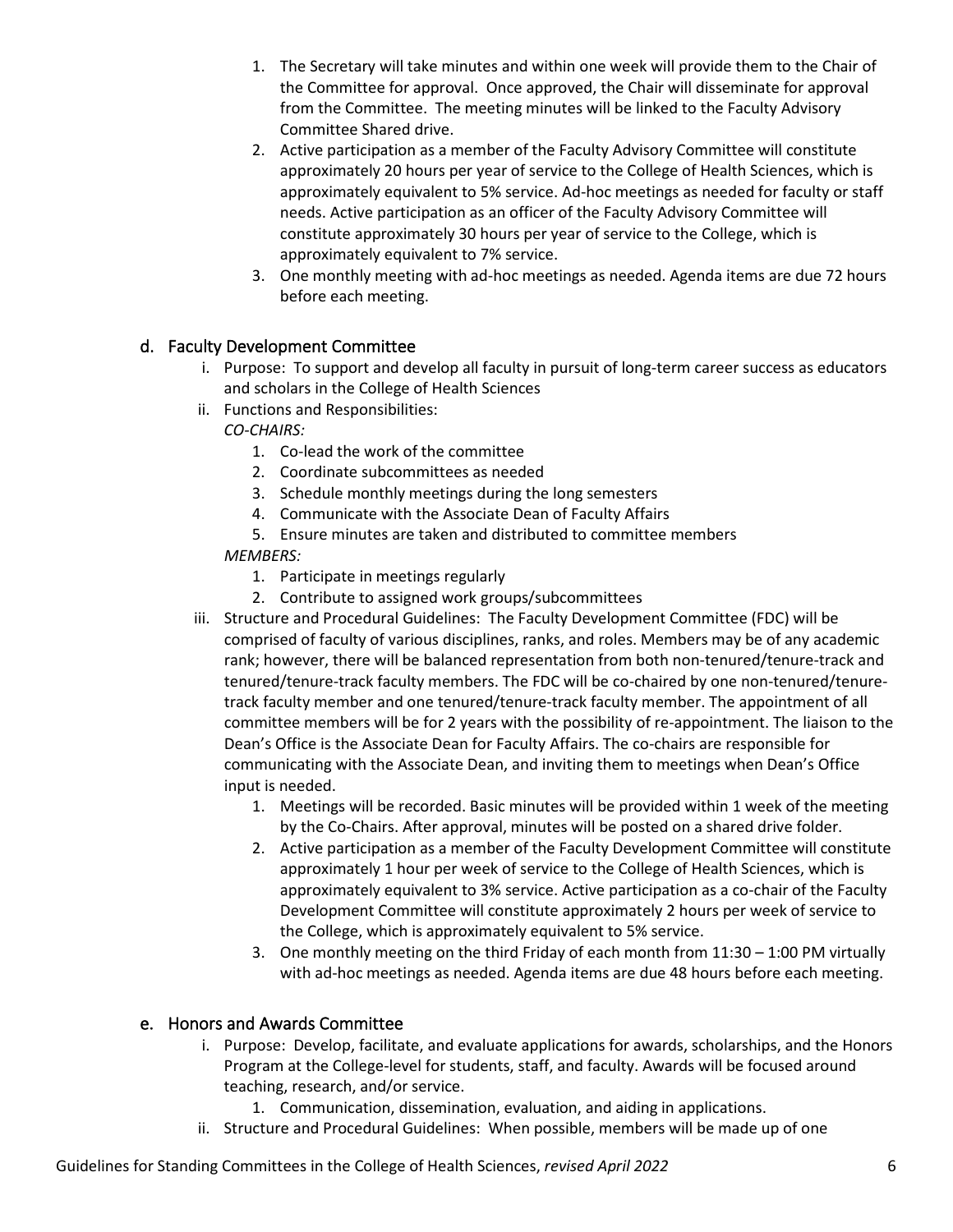representative from each CHS program/department to serve on this committee. Members may be of any academic rank. The Committee chair will be selected by nominations and voting within the Committee for a 2-year appointment. Likewise, the Committee secretary will be selected by nominations and voting within the Committee for a 2-year appointment. The initial appointment of all committee members will be for 2-3 years (staggered) with the possibility of reappointment.

- 1. Meetings will be recorded. Basic minutes will be provided within 1 week of the meeting by the Secretary. After approval, minutes will be posted on a shared drive folder.
- 2. Active participation as a member of the Honors and Awards Committee will constitute approximately 80 hours per year of service to the College of Health Sciences, which is approximately equivalent to 5% service. Active participation as an officer of the Honors and Awards Committee will constitute approximately 80 hours per year of service to the College, which is approximately equivalent to 5% service. Committee officers (chair and secretary) will not chair subcommittees. As this is a new committee, hours commitments are estimates and will be re-evaluated by the committee in the future.
- 3. One monthly meeting with ad-hoc meetings as needed. Meetings will take place on the second Monday of each month at 4pm (reevaluating for Spring semester in December). Agenda items are due one week before each meeting.

#### <span id="page-6-0"></span>f. Research Committee

- i. Purpose: The vision of the Research Committee is to encourage a culture of research and scholarship among CHS faculty and students by facilitating the conduct of research and research training utilizing Boyer's Model of Scholarship. The mission of the Research Committee is to support all research initiatives within the CHS Strategic Plan. This includes promoting applied and translational research effort to address significant societal problems and expanding the scope of interdisciplinary research.
	- 1. Boyer's Model of Scholarship
		- a. The scholarship of discovery that includes original research that advances knowledge
		- b. The scholarship of integration that involves synthesis of information across disciplines, across topics within a discipline, or across time
		- c. The scholarship of application/engagement that goes beyond the service duties of a faculty member to those within or outside the University and involves the rigor and application of disciplinary expertise with results that can be shared with and/or evaluated by peers
		- d. The scholarship of teaching and learning that involves the systematic study of teaching and learning processes differs from scholarly teaching in that it requires a format that will allow public sharing and the opportunity for application and evaluation by others.
- ii. Functions and Responsibilities:
	- 1. Promote research, research training, and scholarship.
	- 2. Annually survey CHS faculty about current research interests and pressing needs.
	- 3. Advise and make recommendations to the Deans' office on the allocation and use of funds for research, research training, and research-related travel for faculty and students.
	- 4. Advise and make recommendations to the Deans' office on the allocation and use of infrastructure for research and research training.
- iii. Structure and Procedural Guidelines:
	- 1. At least 10 Committee members, with all CHS disciplines represented, who will serve for 2 years with the possibility to be re-appointed by their discipline.
	- 2. Chairperson, elected by committee members on the first meeting of the year, with the possibility to be re-elected by the Committee members as long as the Chairperson is